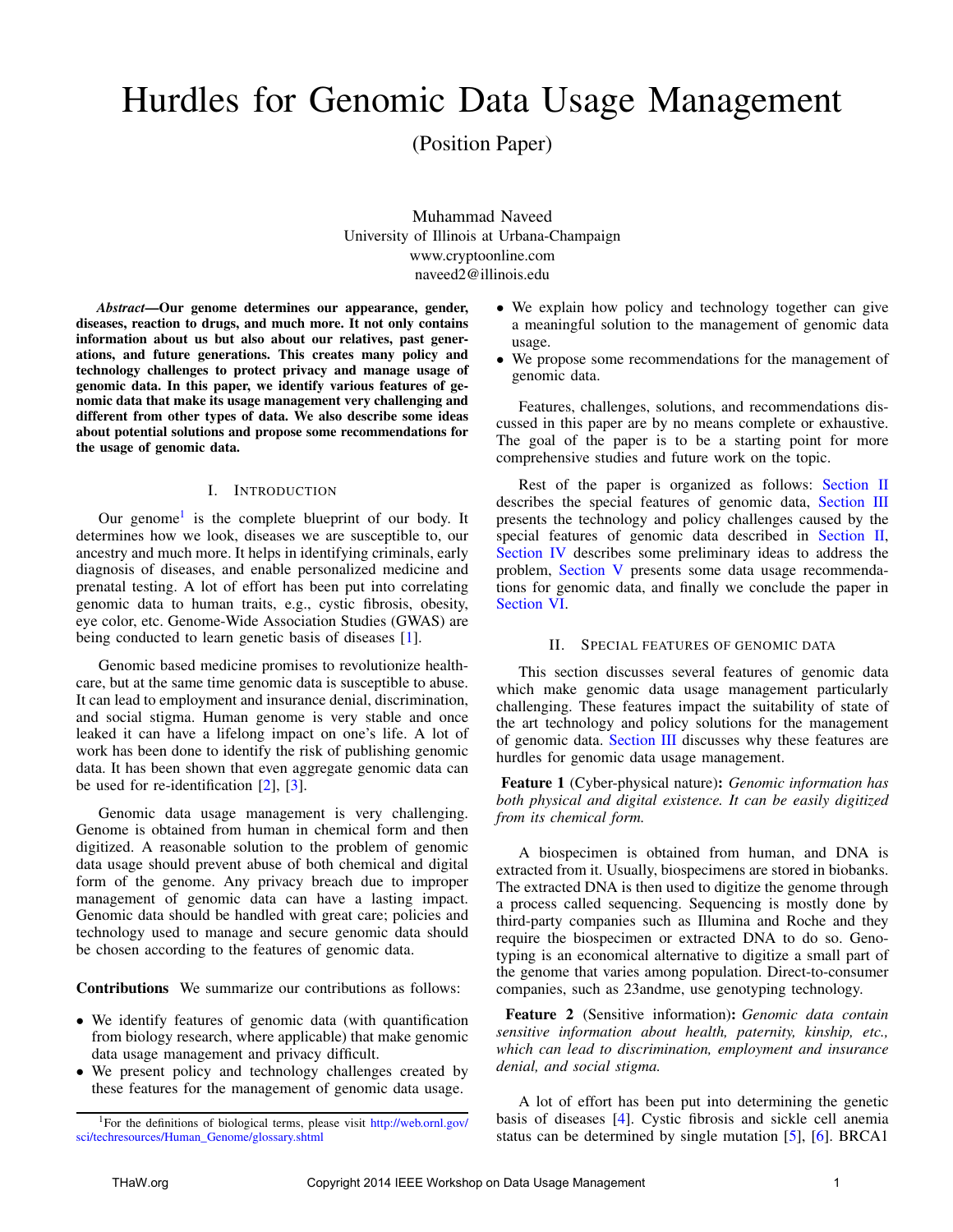and BRCA2 genes can be used for breast cancer diagnosis [\[7\]](#page-4-7). ApoE gene reveals one's chances of getting Alzheimer [\[8\]](#page-4-8). Our current knowledge about genomic data is just the tip of the iceberg; as research progresses, we expect to know more and more.

Paternity test is used to determine if a male individual is the father of a child  $[9]$ . It is accepted by courts as evidence of paternity [\[10\]](#page-4-10). Paternity test along with online genealogy databases make anonymization of sperm donors impossible [\[11\]](#page-4-11), [\[12\]](#page-4-12), [\[13\]](#page-4-13). Genomic data can also reveal information about other blood-relations such as sibling, cousin, uncle, etc  $[14]$ .

<span id="page-1-2"></span>Feature 3 (Stablility over lifetime): *DNA is very stable over the lifetime of human beings.*

<span id="page-1-0"></span>Feature 4 (Negligible intergenerational change): *DNA changes very little from one generation to the next. Only seventy (out of six billion) nucleotides change per diploid human genome per generation [\[15\]](#page-4-15).*

Human genome changes at a surprisingly slow rate over generations. A study done in 2000 reported the change to be only 175 nucleotides per diploid human genome per generation (i.e. from parent to child) [\[17\]](#page-4-16). A recent study showed that the change is only 70 nucleotides per diploid human genome per generation [\[15\]](#page-4-15). This is an extremely small change compared to the size of the human genome, i.e., six billion nucleotides. Essentially, this means that human genome is very stable over generations and contains large amount of information about past and future generations of a person.

Henrietta Lacks died in 1951 of cancer and at that time her cells were extracted from her body without permission. These cells led to many developments in medicine [\[16\]](#page-4-17). Recently, researchers published her genome online violating the privacy of Lacks' family. Grandchildren of Henrietta Lacks were concerned about their privacy. NIH acknowledged their right and now two out of six members of NIH committee that decide on usage of Henrietta Lacks genome are from her family. The story of Henrietta Lacks shows that genomic data leak can impact future generations.

<span id="page-1-3"></span>Feature 5 (Similarity with blood-relatives): *Genome of a single human contains a lot of sensitive information about his blood-relatives.*

Closely related individuals have very similar genomes. Research has shown that to genotype a family, we only need to genotype few people in the family and use computational tools to infer other family members' genomes [\[18\]](#page-4-18). Genotyping is a technique used to obtain SNPs (Single Nucleotide Polymorphisms) in a human genome. Usually, one million SNPs are genotyped. It was found that  $83\%^2$  $83\%^2$  of these SNPs can be inferred from those of few family members in practical experiments, while, in theory 97% can be inferred [\[18\]](#page-4-18).

<span id="page-1-4"></span>Feature 6 (Increasing value with time): *We will know more about our genomes as time passes; currently it is hard to estimate how much information is there in the human genome.*



<span id="page-1-1"></span>

Fig. 1: What's in genome?

First human genome was sequenced in 2003. Since then, there has been a lot of progress on finding genetic basis of disease and other phenotypes. [Figure 1](#page-1-1) shows examples of different kind of information present in genomic data. As research progresses, we will learn more and more about the genome. As an example, it was believed that 98% of the genome (corresponding to non-coding region) was junk, but now we know that 80% of human genome serves some biochemical purpose [\[19\]](#page-4-19).

<span id="page-1-5"></span>Feature 7 (Diverse usage): *Genomic data has very diverse applications including (but not limited to) healthcare, biomedical research, law enforcement and forensics, and direct-toconsumer (DTC) genomics (or recreational genomics).*

<span id="page-1-7"></span>Feature 8 (Very high dimensionality): *Genomic data is inherently very high dimensional.*

Humans share 99.5% of their genome. Nonetheless, each of us has 4 million variations called SNPs (Single Nucleotide Polymorphisms)<sup>[3](#page-0-1)</sup> [\[20\]](#page-4-20). Considering only SNPs, each individual genome has 4-million dimensions, which makes genomic data very high dimensional.

<span id="page-1-6"></span>Feature 9 (Less can be more): *Completion attacks based on LD (linkage disequilibrium) can be used to infer unpublished genomic data from partial genomic data.*

Partial genomic data can be used to infer unavailable genomic data, which means that even data that is not directly related to some trait e.g., a disease, can leak information about the disease. James Watson (co-discoverer of DNA) donated his genome without publishing his ApoE gene, that shows increased susceptibility to Alzheimer's disease, but researchers have shown how to find out Watson's ApoE status without having corresponding genomic data [\[21\]](#page-4-21).

<span id="page-1-8"></span>Feature 10 (Very large size): *The size of human genomic data is very large.*

Human genome is made up of six billion nucleotides. Most of our genome is common with other people, but the part of

<sup>&</sup>lt;sup>3</sup>There are many other types of variations, e.g., copy number variation.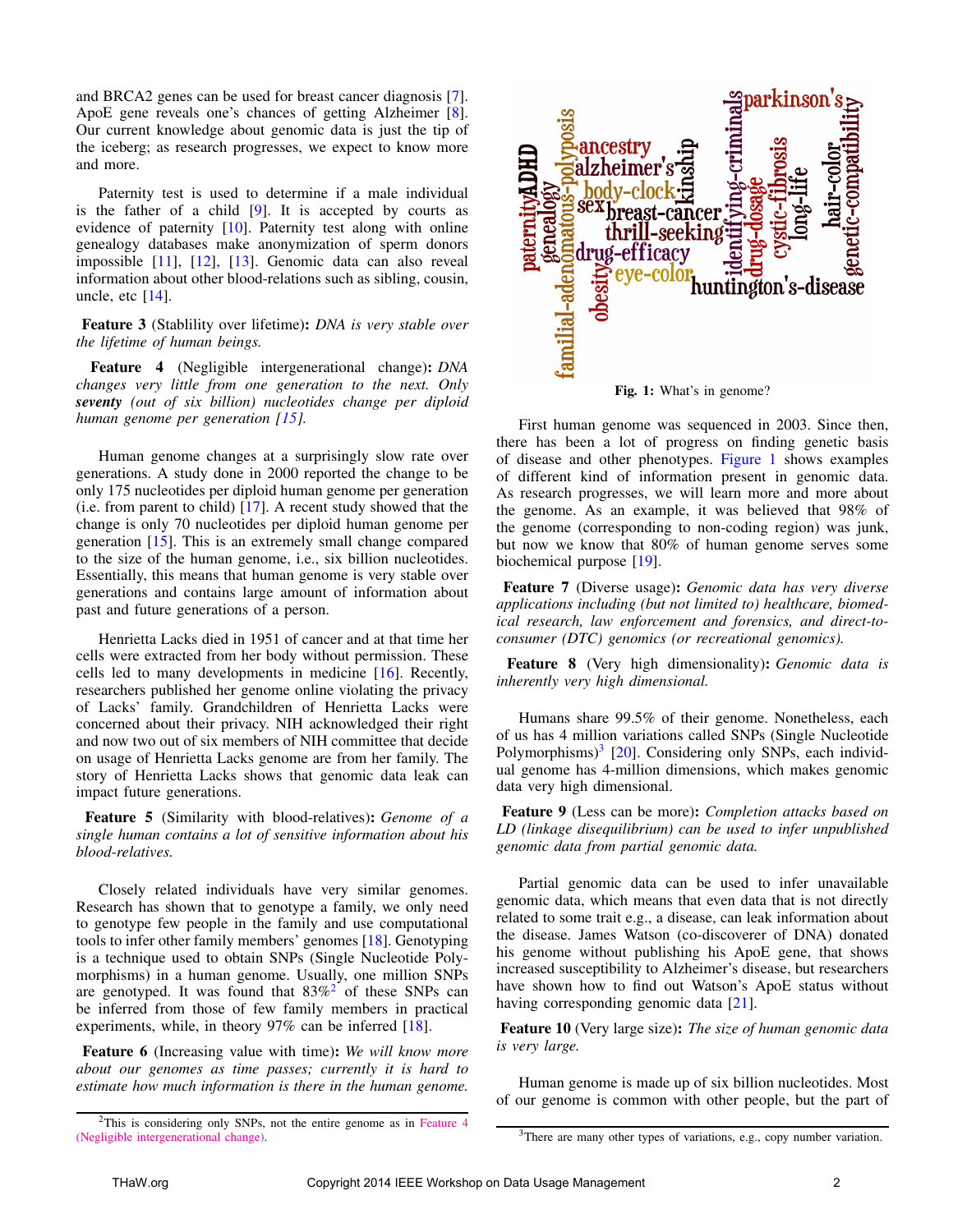genome that differs from person to person is also large (4 million nucleotides).

## III. CHALLENGES

<span id="page-2-0"></span>This section describes how the features of genomic data described in [Section II](#page-0-0) make genomic data usage management challenging for both policy and technology solutions.

#### <span id="page-2-2"></span>*A. Policy challenges*

[Feature 1 \(Cyber-physical nature\)](#page-0-2) makes complete genomic privacy at least partially a policy question. As genome sequencing agencies need to access biospecimen to sequence the genome and there is no way to encrypt chemicals; some type of legislation is required to prevent the abuse of genome (in its chemical form). Moreover, leftover DNA (e.g., from hairs and saliva) is considered abandoned property under US law and can be used for arbitrary purposes. This might not be a scalable approach but can be used for targeted attacks. A famous singer, Madonna hires a DNA-sterilizing team to clean all leftover DNA after she leaves hotel to prevent abuse [\[22\]](#page-4-22).

[Feature 3 \(Stability over lifetime\),](#page-1-2) [Feature 4 \(Negligible](#page-1-0) [intergenerational change\)](#page-1-0) and [Feature 5 \(Similarity with blood](#page-1-3)[relatives\)](#page-1-3) complicate the policy issues related to genomic data as these features are unique to genomic data. Usually, data belongs to a single person and he/she can share it as he/she wishes. Genomic data is very different in this regard. It reveals a lot about one's relatives and about all of his/her past and future generations. As people are considered autonomous and they can do whatever they want with their data, it is not clear whether one should be allowed to share his/her genomic data without the consent of his/her relatives. Getting consent from relatives is very complicated, as it leaks information about very large number of relatives and getting consent from all of them might not be possible. We believe this is a good topic for policy makers to debate. Today, genomic data has no special laws when it comes to publishing it online. Many people have posted their genomes at [openSNP.org.](openSNP.org)

[Feature 6 \(Increasing value with time\)](#page-1-4) is a big challenge to create meaningful policies for protecting genomic privacy. Before defining a policy, we should know the actual information content of genomic data. As research progresses, genomic data will reveal more information, the policies and laws created today might not be appropriate in future. This requires policies and laws to evolve as we know more about genomic data.

[Feature 7 \(Diverse Usage\)](#page-1-5) further hardens to police genomic data usage management. We need to answer questions such as, should genomic data collected by a hospital or DTC company be available to law enforcement for investigation?, should patient data be used for research?, how to regulate DTC businesses?, etc.

[Feature 9 \(Less can be more\)](#page-1-6) requires some policy and legislation in place for appropriate use of genomic data and to guarantee that people and companies who abuse partial data would be held accountable.

## *B. Technological challenges*

[Section III-A](#page-2-2) discusses why genomic data usage management cannot be guaranteed by technology alone. Nonetheless, technology is necessary to provide meaningful privacy guarantees while keeping laws, legislation and policy requirements to bare minimum.

Cryptography is one of the fundamental tool that provides confidentiality and integrity. History of cryptographic algorithms prove that they are secure for a limited period of time before they are broken. Since, symmetric cryptographic algorithms such as DES, AES or any efficient symmetric algorithm are not provably secure, lifetime of these algorithms is limited compared to the lifetime of genomic data. Public key algorithms are provably secure under some assumptions. For example, RSA is based on the assumption that factoring of very large numbers is computationally hard. We know that factoring can be solved in sub-exponential time using indexcalculus [\[17\]](#page-4-16), [\[23\]](#page-4-23). Recently, the asymptotic complexity of index-calculus algorithm was improved [\[24\]](#page-4-24). These indexcalculus algorithms does not break RSA, but eventually we might be able to develop efficient algorithms for factoring.

Usually, data is considered confidential if it is encrypted in a manner that would cost the adversary more than the value of the data to decrypt or decryption by the adversary will take so much time that the data will be useless after a successful decryption. Both of these assumptions are not valid for genomic data, [Feature 6 \(Increasing value with time\)](#page-1-4) shows that the value of genomic data will increase with time and [Feature 3 \(Stability over lifetime\),](#page-1-2) [Feature 4 \(Negligible in](#page-1-0)[tergenerational change\),](#page-1-0) and [Feature 5 \(Similarity with blood](#page-1-3)[relatives\)](#page-1-3) show that lifetime of human genomic data is much larger than the lifetime of a typical cryptographic algorithm.

Genomic data is inherently high dimensional, as discussed in [Feature 8 \(Very high dimensionality\).](#page-1-7) No statistical disclosure control methods (e.g., differential privacy or k-anonymity) exists to publish any useful genomic data. There are few papers published on differential privacy for genomic data [\[25\]](#page-4-25), [\[26\]](#page-4-26), but none of the approaches can publish large amount of aggregate data without destroying its utility. Publishing genomic data in privacy-preserving fashion is a very hard problem.

Completion attacks [\[27\]](#page-4-27) can be used to infer unpublished part of the genome from partially published genome, as described in [Feature 9 \(Less can be more\).](#page-1-6) We need to develop privacy-preserving techniques to publish partial genomic data such that unpublished data cannot be inferred from it.

### IV. SOLUTIONS: WHAT CAN WE DO?

#### <span id="page-2-1"></span>*A. On policy side*

Genomic usage management and privacy requires appropriate legislation in place. Recently, presidential report on genomic privacy was published, which shows that US government is concerned about the privacy of genomic data [\[28\]](#page-4-28). The legislation should at least guarantee all aspects of data usage management and privacy that technology cannot offer, as discussed in [Section III-A.](#page-2-2) There is already a law in place in US called Genetic Information Non-discrimination Act (GINA) that prevents employment and insurance discrimination based on genomic data. In the following, we describe how legislation would help provide a meaningful genomic data usage management strategy: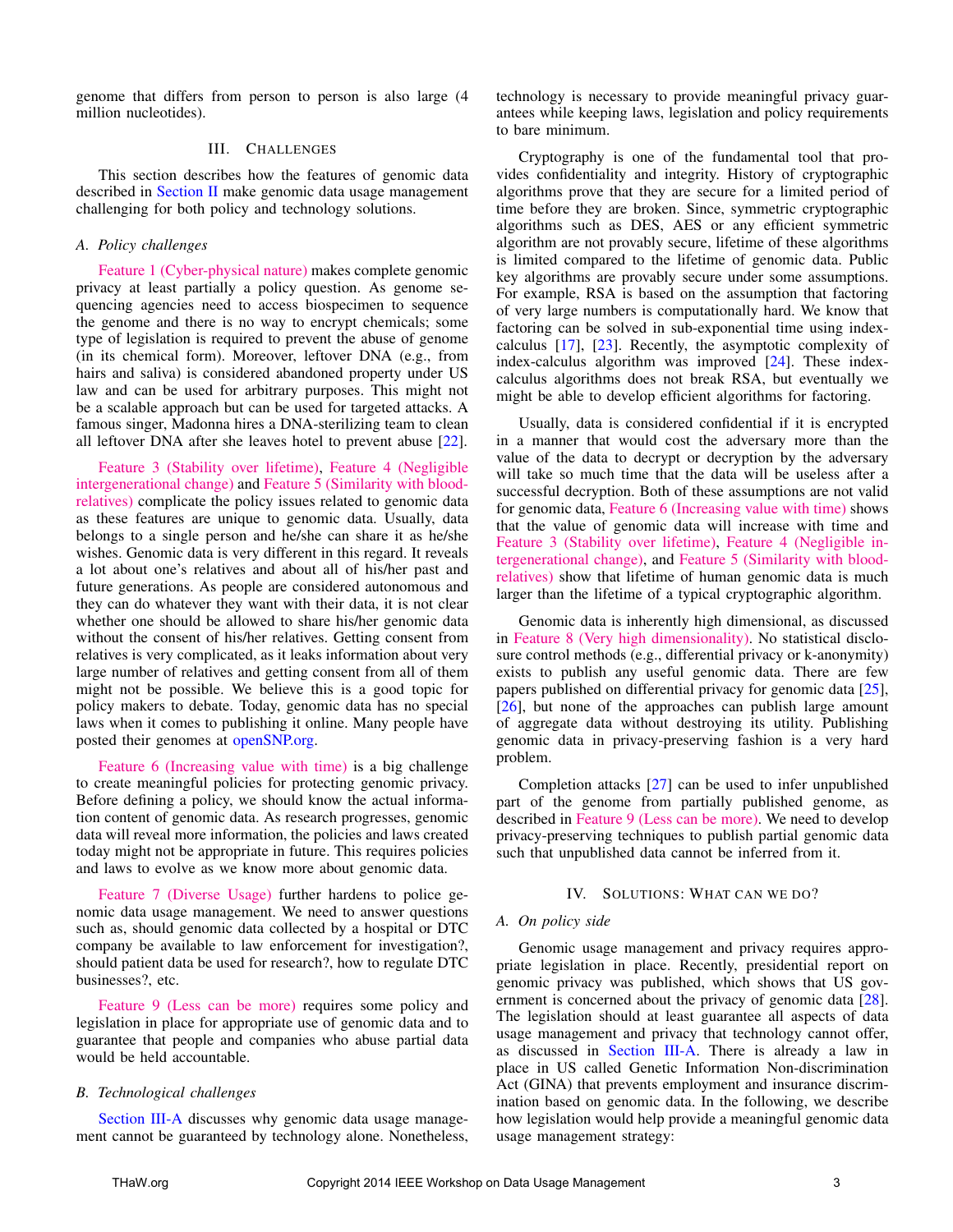- $\star$  As discussed in [Feature 1 \(Cyber-physical nature\),](#page-0-2) genomic data has cyber-physical nature. There should be laws that regulates the sequencing agencies and biobanks, to govern the usage and prevent abuse of genomic data. For example, laws can require the sequencing agencies to use the chemical DNA only once and destroy it after sequencing has been done.
- Sequencing machines are highly sophisticated machines manufactured by big companies. It is easy to regulate sequencing machines to use trusted hardware such that the output of sequencing machines is encrypted. There should be legislation in place for tampering with the sequencing machines and trusted hardware in it. FDA regulates all medical equipment, so regulating sequencing machines should not be hard. Health privacy policies such as HIPAA show that government is concerned about the privacy of public and is willing to legislate when necessary.
- $\star$  [Feature 3 \(Stability over lifetime\),](#page-1-2) [Feature 4 \(Negligible](#page-1-0) [intergenerational change\),](#page-1-0) [Feature 5 \(Similarity with blood](#page-1-3)[relatives\),](#page-1-3) and [Feature 10 \(Very large size\)](#page-1-8) show that the state of the art cryptographic tools might not be suitable for genomic data. However, with appropriate legislation in place, we can use existing cryptographic tools. For example, it can be regulated through laws that the genomic data of a person should be "securely deleted" when he/she dies or after some predefined life of encrypted genome.
- $\star$  [Feature 8 \(Very high dimensionality\)](#page-1-7) creates the issue of inference control. It's really hard to publish any type of useful genomic data in anonymized form e.g., aggregate genomic data. However, we can create some data use agreement policies to prevent inference control as done by dbGap to provide access to the aggregate GWAS data.
- $\star$  People should be prohibited from posting their genome online as they do on [openSNP.org,](openSNP.org) violating not only their's but their relatives' privacy as well [\[29\]](#page-4-29).
- $\star$  A very important part of any policy or legislation would be to provide security against any leakage of genomic data, at least when it's not the victim's fault. People whose genomic data is made public due to their participation in medical studies, projects like 1000 genome project or any kind of data breach, should be protected by law. Recently, there was conflict between NIH and Lacks family after Henrietta Lacks genome was published online. NIH and Lacks family resolved the conflict by forming a six member committee (two of them being Henrietta Lacks' family members) responsible to handle usage of Henrietta Lacks' genome.

# *B. On technology side*

With appropriate legislation in place, current technology would be in much better position to manage genomic data usage and privacy. Many technical solutions attempt to solve genomic privacy issues [\[30\]](#page-4-30), [\[31\]](#page-4-31), [\[32\]](#page-4-32), [\[33\]](#page-4-33), [\[34\]](#page-4-34), [\[32\]](#page-4-32). In the following we describe, how technology can be used to manage genomic data usage and privacy:

 $\star$  Today sequencing machines output genomic sequences in plaintext. This makes genomic data very vulnerable to abuse by insiders and potential hackers. As discussed in the previous section, sequencing machines can have trusted hardware e.g., Trusted Platform Module (TPM). This trusted hardware in conjunction with a key management authority can be used to output encrypted data instead of plaintext data. Trusted hardware can also be used for software attestation to verify that correct software is running on the machine.

- $\star$  Usually, encrypted data is considered useless if the corresponding decryption key is destroyed. Due to [Feature 3](#page-1-2) [\(Stability over lifetime\)](#page-1-2) and [Feature 4 \(Negligible intergen](#page-1-0)[erational change\),](#page-1-0) genomic data have very long lifetime, so even encrypted data should be considered sensitive and should be handled with care. Stored genomic data should be reencrypted with state of the art ciphers available, and previous version of the encrypted data should be securely deleted as explained below.
- $\star$  Secure data deletion [\[35\]](#page-4-35) should be used to delete data after time specified by a policy or law. However, standard secure data deletion techniques might not be suitable for genomic data because even encrypted data is sensitive and just destroying the deletion key is not enough.
- $\star$  Genomic tests should be performed in a privacy-preserving manner. There is some recent work on privacy-preserving genomic computation [\[30\]](#page-4-30), [\[31\]](#page-4-31), [\[32\]](#page-4-32), [\[33\]](#page-4-33), [\[34\]](#page-4-34), [\[32\]](#page-4-32). These protocols have some drawbacks such as being computationally intensive, leaking more than necessary and being unscalable; mainly due to the very large size of genomic data as explained in [Feature 10 \(Very large size\).](#page-1-8) Highly scalable cryptographic tools are required to handle data at the human genome scale.
- $\star$  Most importantly we can learn from other institutions such as Federal Census Bureau that has been publishing anonymized population data using hierarchical anonymization. It has been publishing this data for decades and there is no reported privacy breach from such data. Same techniques may not be directly applicable to genomic data, but we can learn from those techniques and try to develop similar techniques for genomic data.

# <span id="page-3-0"></span>V. RECOMMENDATIONS FOR GENOMIC DATA USAGE MANAGEMENT

In this section, we present some data usage recommendations for genomic data, keeping in mind the features of genomic data. We use the term *data* to mean *genomic data* and the term *data owner* to mean the person whose cells are used to sequence the genome. We assume that genomic data is stored by an external party such as hospital, because we believe that the data owners should not store genomic data on their personal devices.

- $\star$  Do not use the data to identify the data owner.
- $\star$  Do not use the data to infer unpublished genomic data or any other information either about the data owner, his/her relatives or any other individual.
- $\star$  Do not share the data or any information computed or inferred from it with anyone without explicit permission from the data owner.
- $\star$  In case, the data storage is outsourced, appropriate technological measures and legal agreements should be signed with the cloud provider to prevent any abuse.
- $\star$  Data should be stored in the same legal jurisdiction as that of the data owner, e.g., data of a United States' citizen should not be stored outside of United States.
- $\star$  Right NOT to know: Do not report incidental findings if the data owner have opted for not knowing them.